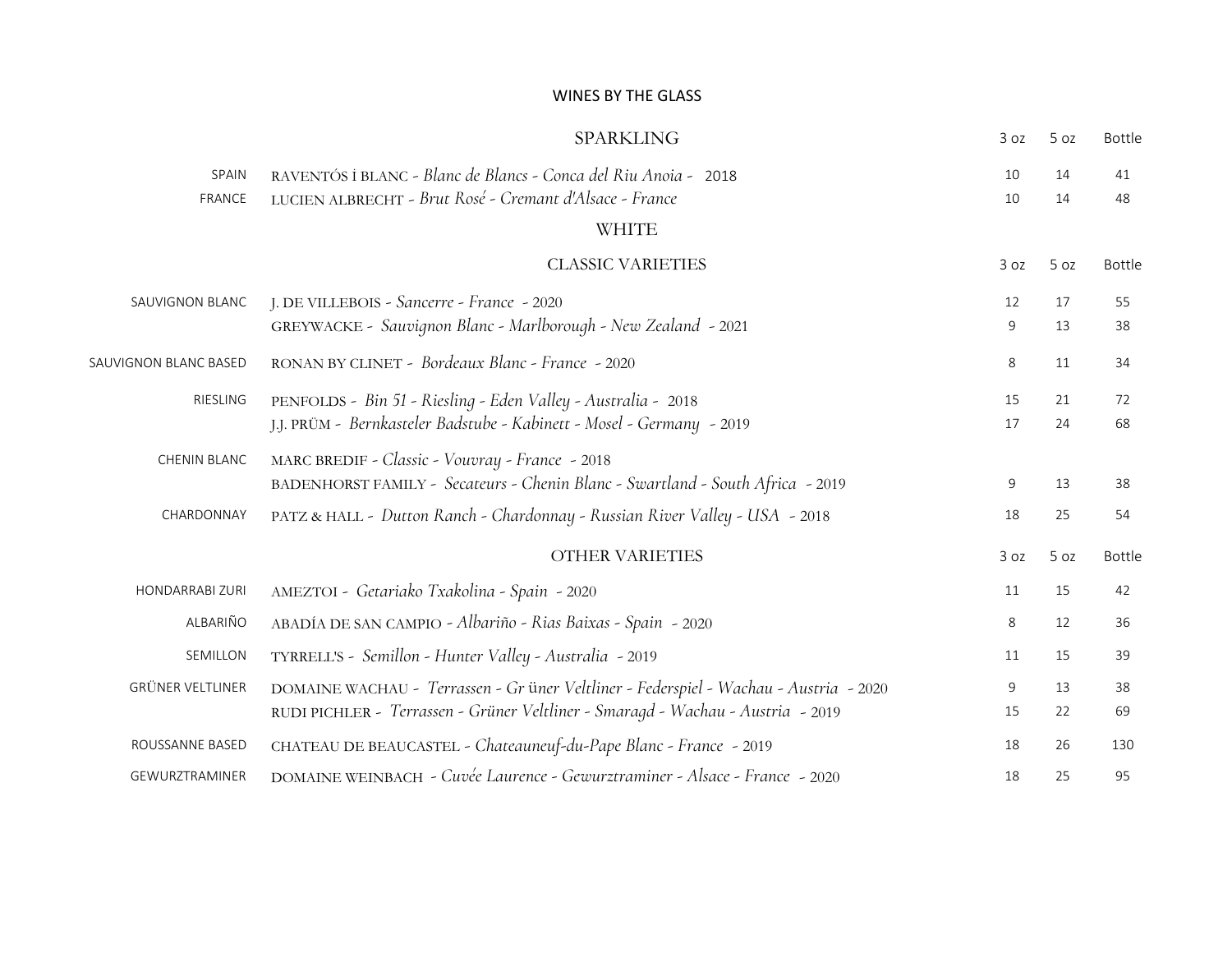#### WINES BY THE GLASS

#### RED

|                          | <b>CLASSIC VARIETIES</b>                                                            | 3 oz | 5 oz | Bottle        |
|--------------------------|-------------------------------------------------------------------------------------|------|------|---------------|
| PINOT NOIR               | MAISON BERTRAND - Ambroise - Bourgogne Rouge - France - 2019                        | 13   | 18   | 56            |
|                          | VINCENT GIRARDIN - Vieilles Vignes - Pommard - France - 2018 - 375ml.               | 25   | 29   | 69            |
|                          | WILLIAM FEVRE - La Mision de Pirque - Pinot Noir - Casablanca Valley - Chile - 2019 | 9    | 13   | 38            |
| <b>MERLOT BASED</b>      | RONAN BY CLINET - Bordeaux Rouge - France - 2016                                    | 6    | 8    | 32            |
| CABERNET SAUVIGNON       | VASSE FELIX - Filius - Cabernet Sauvignon - Margaret River - Australia - 2019       | 11   | 15   | 45            |
| CABERNET SAUVIGNON BASED | CHATEAU SIRAN - Margaux - France - 2020                                             | 18   | 25   | 72            |
| SYRAH                    | DOMAINE LES ALEXANDRINS - St-Joseph - France - 2016                                 | 23   | 33   | 93            |
|                          | D'ARENBERG - The Footbolt - Shiraz - McLaren Vale - Australia - 2018                | 8    | 12   | 36            |
|                          | OTHER VARIETIES                                                                     | 3 oz | 5 oz | <b>Bottle</b> |
| <b>GRENACHE BASED</b>    | PAUL JABOULET AÎNÉE - Les Cedres - Chateauneuf-du-Pape - France - 2019              | 18   | 26   | 73            |
| <b>TEMPRANILLO BASED</b> | FAMILIA MONTAÑA - Rioja Reserva - Spain - 2014                                      | 14   | 19   | 52            |
| SANGIOVESE               | CASANOVA DI NERI - Brunello di Montalcino - Italy - 2015                            | 29   | 42   | 135           |
| <b>CORVINA BASED</b>     | FAMILIA CASTAGNEDI - Amarone della Valpolicella - Italy - 2016 - 375ml.             | 15   | 22   | 48            |
| MONTEPULCIANO            | FANTINI - Montepulciano d'Abruzzo - Italy - 2019                                    | 17   | 24   | 68            |
| MALBEC                   | NIETO SENETINER - Mendoza - Argentina - 2019                                        | 9    | 13   | 39            |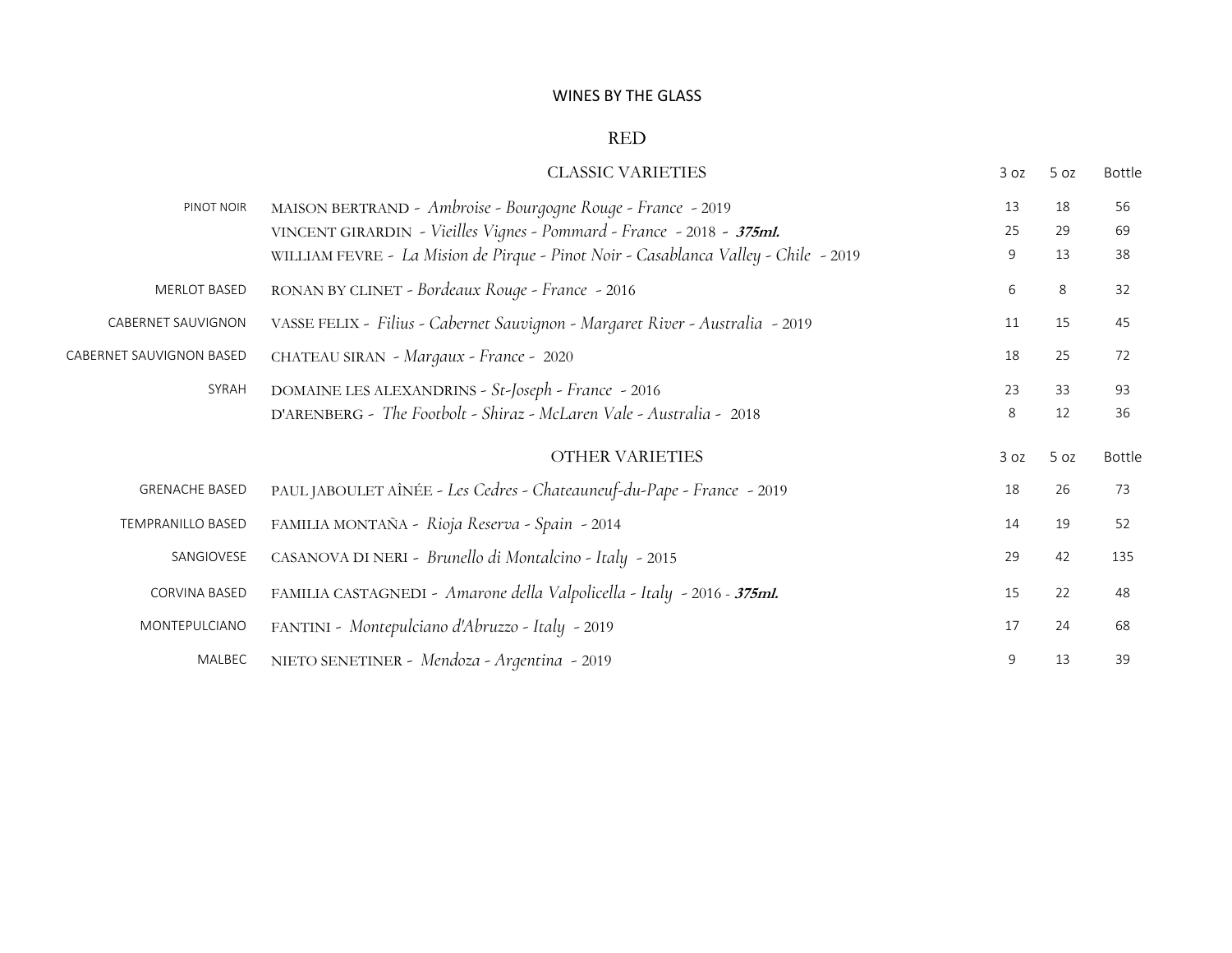## HALF BOTTLES

# SPARKLING

| VENETO, ITALY BISOL - Crede - Brut - Valdobbiadene Prosecco Superiore - 2020 - 375ml.   | 26 |
|-----------------------------------------------------------------------------------------|----|
| CHAMPAGNE, FRANCE       LOUIS ROEDERER - Brut Premier - Champagne -  MV - <b>375ml.</b> | 44 |
| CALIFORNIA, USA SCHRAMSBERG - Brut - Blanc de Blancs - North Coast - 2016 - 375ml.      | 41 |

# WHITE

### PINOT GRIGIO

| NORTHERN ITALY ALOIS LAGEDER - Terra Alpina - Pinot Grigio - Vigneti delle Dolomiti - 2020 - 375ml.                                       | 22       |
|-------------------------------------------------------------------------------------------------------------------------------------------|----------|
| <b>SAUVIGNON BLANC</b>                                                                                                                    |          |
| LOIRE VALLEY, FRANCE J. DE VILLEBOIS - Sancerre - 2018 - 375ml.<br>NEW ZEALAND WHITEHAVEN - Sauvignon Balnc - Marlborough - 2019 - 375ml. | 36<br>26 |
| <b>CHARDONNAY</b>                                                                                                                         |          |
|                                                                                                                                           |          |

| BURGUNDY, FRANCE MATROT - Les Chevali ères - Puligny-Montrachet - 2019 - 375ml.            | 65 |
|--------------------------------------------------------------------------------------------|----|
| sonoma, usa PATZ & HALL - Dutton Ranch - Chardonnay - Russian River Valley - 2018 - 375ml. | 45 |
| sonoma, usa KOSTA BROWNE - One-Sixteen - Chardonnay - Russian River Valley - 2019 - 375ml. | 64 |

# ROSÉ

# CINSAULT, GRENACHE, SYRAH BLEND

SOUTHERN FRANCE MIRAVAL *- C* ô*tes de Provence* - <sup>2018</sup>- **375ml.** <sup>28</sup>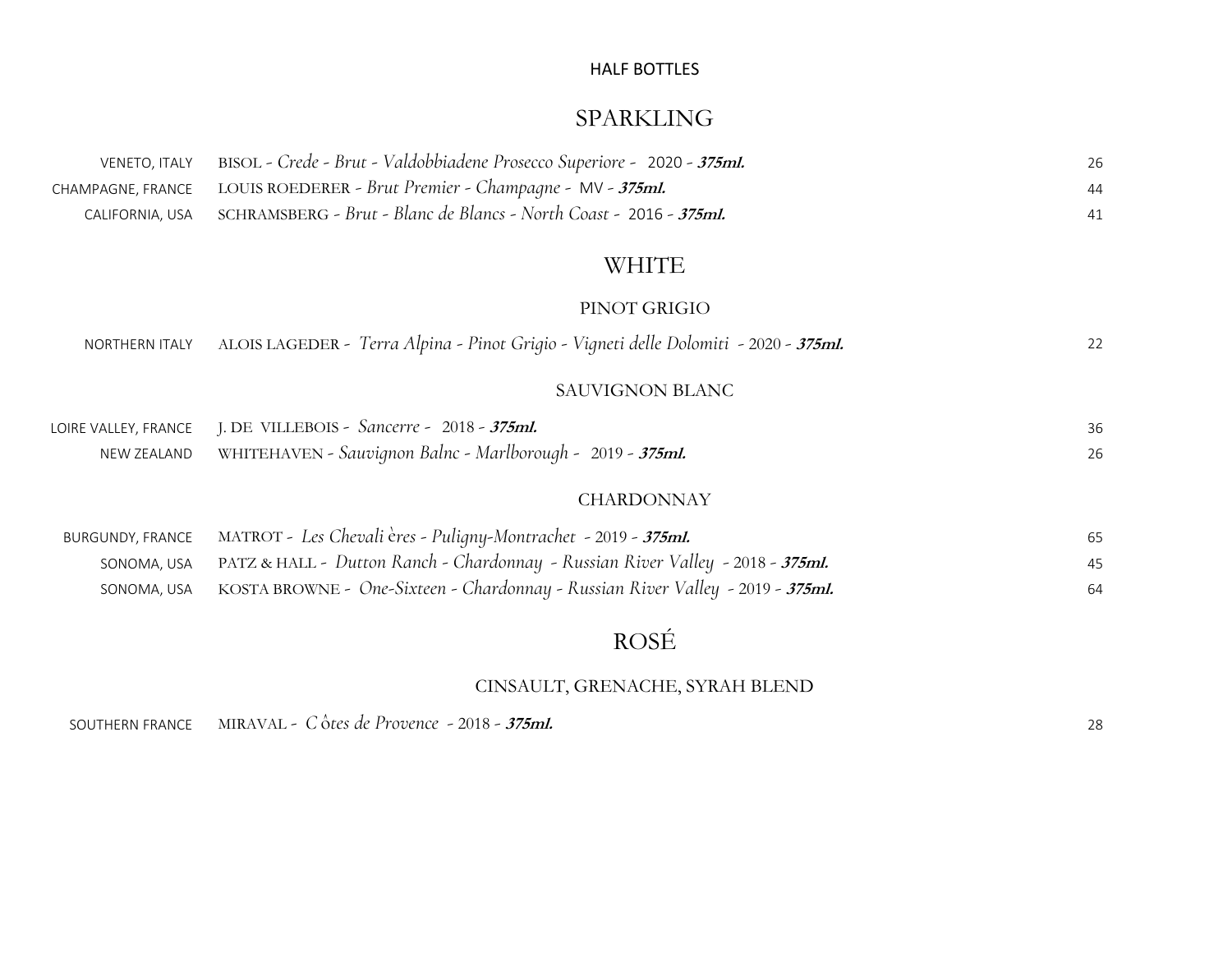### HALF BOTTLES

# RED

### PINOT NOIR

| <b>BURGUNDY, FRANCE</b> | VINCENT GIRARDIN - Vieilles Vignes - Pommard - 2018 - 375ml.<br>DOMAINE HENRI GOUGES - Clos des Porrets-St-Georges - Premier Cru - Nuits-St-Georges - 2017 - 375ml. | 69<br>136 |
|-------------------------|---------------------------------------------------------------------------------------------------------------------------------------------------------------------|-----------|
| OREGON, USA             | FOUR GRACES - Pinot Noir - Willamette Valley - 2018 - 375ml.<br>CRISTOM - Eileen Vineyards - Pinot Noir - Eola-Amity Hills - 2016 - 375ml.                          | 28<br>58  |
|                         | <b>RHONE BLEND</b>                                                                                                                                                  |           |
| RHONE VALLEY, FRANCE    | CLOS DU MONT-OLIVET - Cuv ée Unique - Chateauneuf-du-Pape - 2019 - 375ml.                                                                                           | 62        |
|                         | <b>SANGIOVESE</b>                                                                                                                                                   |           |
| TUSCANY, ITALY          | COLTIBUONO - RS Cultusboni - Chianti Classico - 2018 - 375ml.                                                                                                       | 26        |
|                         | RUFINO - Chianti Classico Riserva - 2017 - 375ml.                                                                                                                   | 28        |
|                         | ALTESINO - Brunello di Montalcino - 2016 - 375ml.                                                                                                                   | 78        |
|                         | <b>CORVINA BASED BLEND</b>                                                                                                                                          |           |
| VENETO, ITALY           | TENUTA SANT'ANTONIO - Famiglia Castagnedi - Amarone della Valpolicella - 2016 - 375ml.                                                                              | 48        |
|                         | CABERNET SAUVIGNON BASED BLENDS                                                                                                                                     |           |
| <b>BORDEAUX, FRANCE</b> | CHATEAU CARBONNIEUX - Grand Cru Class é de Graves - 2018 - 375ml.                                                                                                   | 50        |
|                         | CHATEAU BRANE CANTENAC - Baron de Brane - Margaux - 2018 - 375ml.                                                                                                   | 46        |
|                         | <b>CABERNET SAUVIGNON</b>                                                                                                                                           |           |
| CALIFORNIA, USA         | J. LOHR - Seven Oaks - Cabernet Sauvignon - Napa Valley - 2019 - 375ml.                                                                                             | 26        |
|                         | MOUNT VEEDER WINERY - Cabernet Sauvignon - California - 2018 - 375ml.                                                                                               | 41        |
|                         |                                                                                                                                                                     |           |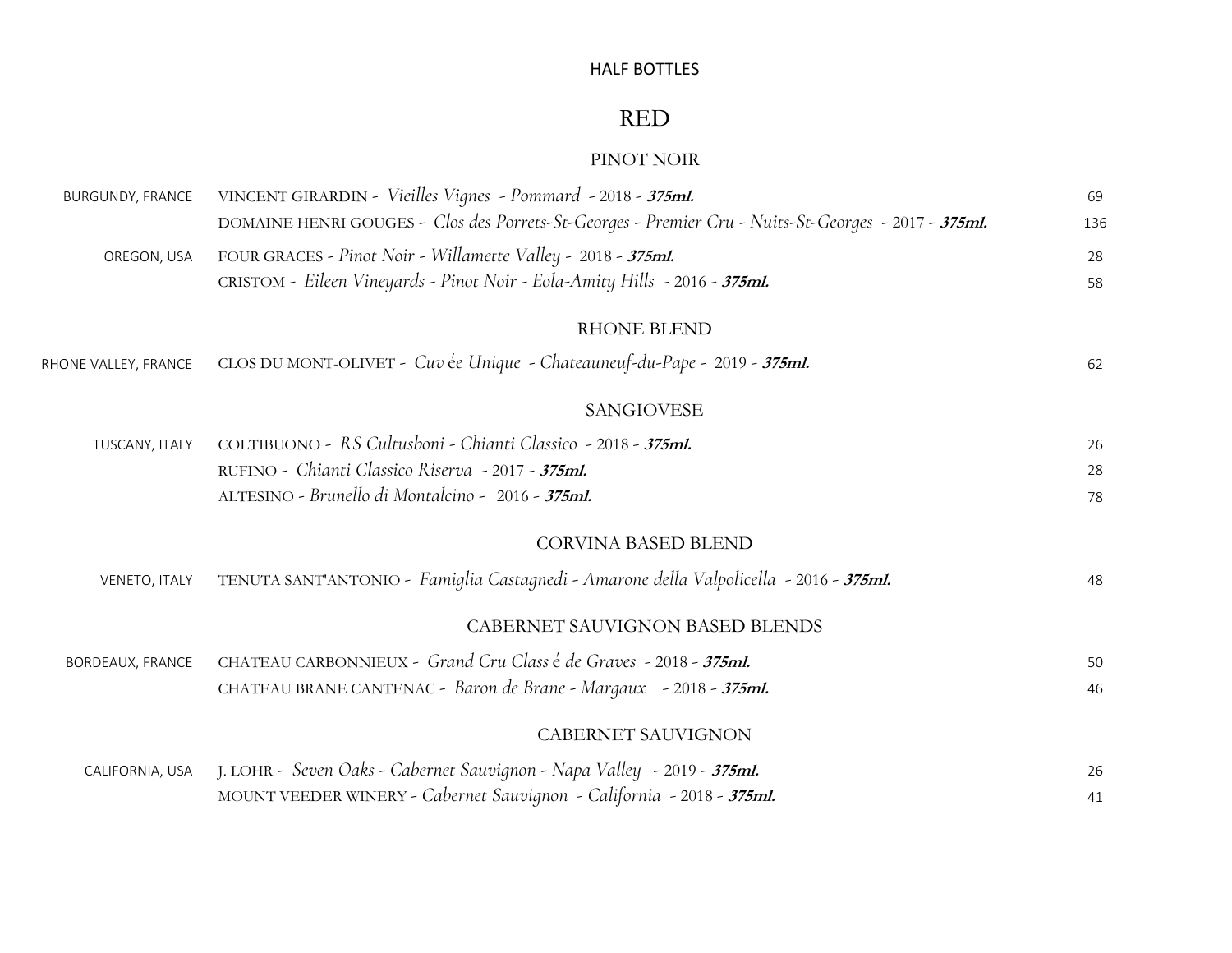#### HALF BOTTLES

#### ZINFANDEL AND ITS BLENDS

| CALIFORNIA, USA THE PRISONER WINE CO. - Saldo - Zinfandel - California - 2019 - 375ml. |    |
|----------------------------------------------------------------------------------------|----|
| RIDGE - Geyserville - Alexander Valley - 2019 - <b>375ml.</b>                          | 47 |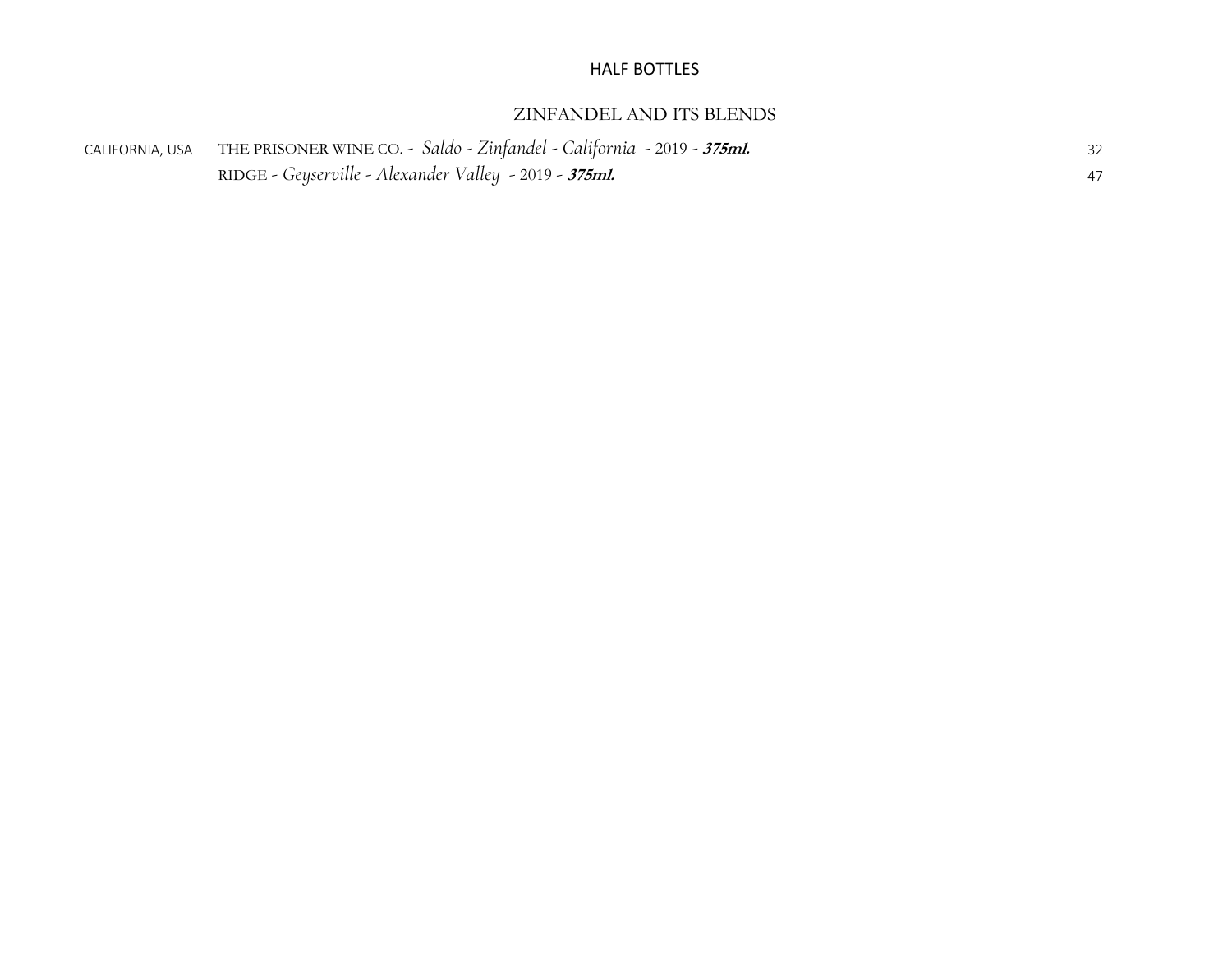# SPARKLING

| VENETO, ITALY     | BISOL - Cartizze - Brut - Valdobbiadene Superiore di Cartizze - 2018 | 73  |
|-------------------|----------------------------------------------------------------------|-----|
| CATALONIA, SPAIN  | RAVENTÓS I BLANC - Blanc de Blancs - Conca del Riu Anoia - 2018      | 41  |
| CATALONIA, SPAIN  | GRAMONA - Imperial - Corpinnat - Brut - Sant Sadurni d'Anoia - 2014  | 65  |
| ALSACE, FRANCE    | LUCIEN ALBRECHT - Brut - Rosé - Cremant d'Alsace - MV                | 48  |
| CHAMPAGNE, FRANCE | PHILIPPONNAT - Clos des Goisses - Brut - Champagne - 2007            | 396 |

## WHITE

# ALSACE, FRANCE

| RIESLING        | DOMAINE ZIND HUMBRECHT - Riesling - Grand Cru - Brand - Alsace - 2018<br>DOMAINE WEINBACH - Riesling - Grand Cru - Schlossberg - 2019 | 135<br>125 |
|-----------------|---------------------------------------------------------------------------------------------------------------------------------------|------------|
| GEWURZTRAMINER  | PIERRE SPARR - Gewurztraminer - Alsace - 2019<br>DOMAINE WEINBACH - Cuvée Laurence - Gewurztraminer - Alsace - 2019                   | 39<br>95   |
|                 | LOIRE VALLEY, FRANCE                                                                                                                  |            |
| SAUVIGNON BLANC | J. DE VILLEBOIS - Sancerre - 2020                                                                                                     | 55         |
| CHENIN BLANC    | MARC BREDIF - Classic - Vouvray - 2018<br>DOMAINE HUET - Clos du Bourg - Vouvray - 2018                                               | 42<br>68   |
|                 | <b>BURGUNDY, FRANCE</b>                                                                                                               |            |
| CHARDONNAY      | VINCENT GIRARDIN - Narvaux - Meursault - 2019                                                                                         | 132        |
|                 | E. SAUZET - Puligny-Montrachet - 2018                                                                                                 | 154        |
|                 | E. SAUZET - Grand Cru - Bienvenues-Batard-Montrachet - 2018                                                                           | 1167       |
|                 | DOMAINE J.M. BOILLOT - Macon-Villages - 2018                                                                                          | 58         |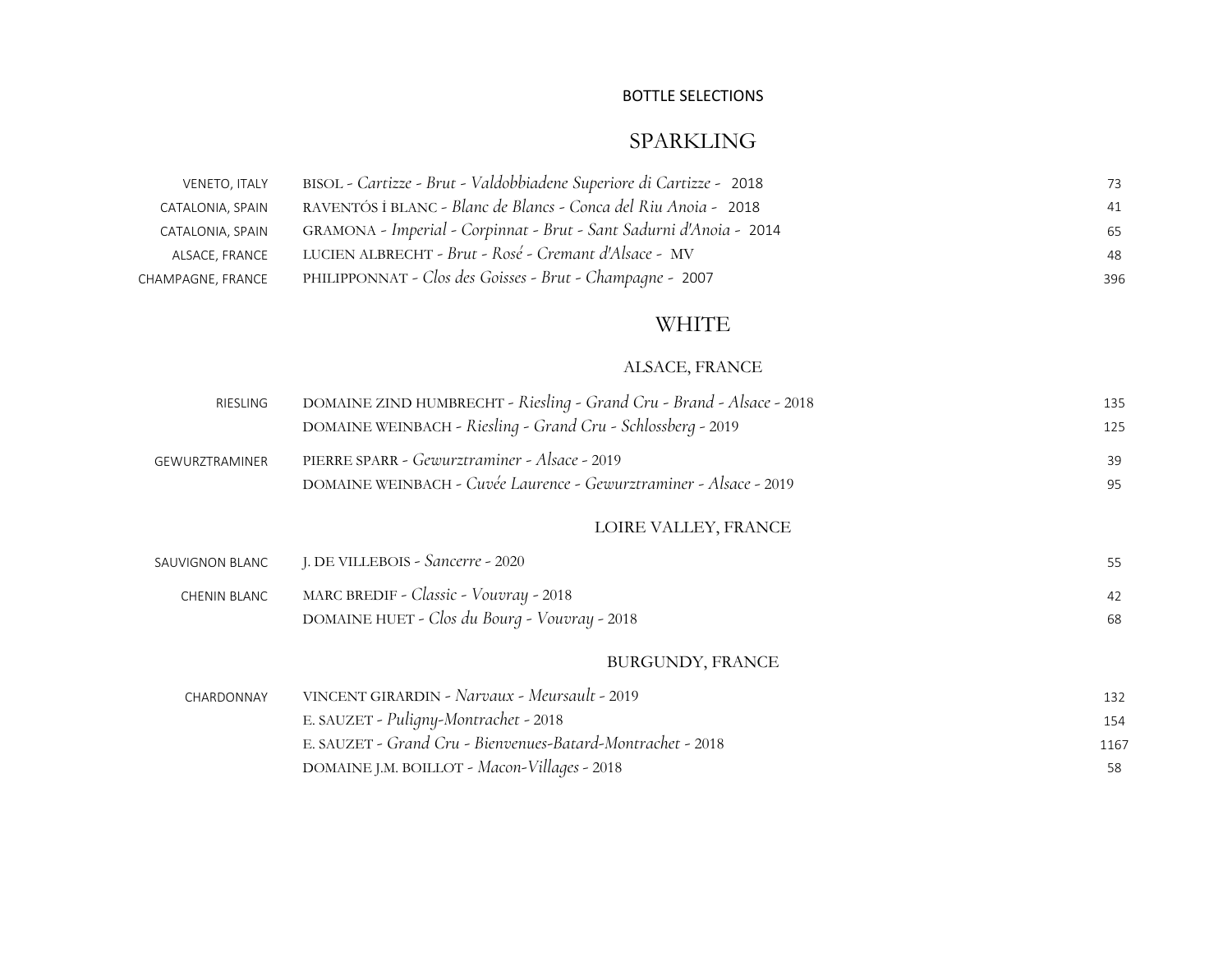# WHITE

# BORDEAUX, FRANCE

| SAVIGNON BLANC / SEMILLON | CHATEAU CLINET - Ronan by Clinet - Bordeaux Blanc - 2020                    | 32  |
|---------------------------|-----------------------------------------------------------------------------|-----|
|                           | CHATEAU PICQUE-CAILLOU - Pessac-Léognan - 2018                              | 75  |
|                           | RHONE VALLEY, FRANCE                                                        |     |
| <b>VIOGNIER</b>           | STEPHANE OGIER - La Combe de Malleval - Condrieu - 2018                     | 135 |
| ROUSSANNE                 | CHATEAU BEAUCASTEL - Châteauneuf-du-Pape Blanc - 2019                       | 138 |
|                           | MOSEL, GERMANY                                                              |     |
| RIESLING                  | DR. L - Riesling - Dry - Mosel - 2018                                       |     |
|                           | KARTHÄUSERHOF - GG - Riesling - Trocken - Karthäuserhofberg - Mosel - 2018  | 71  |
|                           | MÖNCHHOF -Riesling - Kabinett - Ürziger Würzgarten - Mosel - 2018           | 47  |
|                           | JOH. JOS. PRÜM - Riesling - Kabinett - Bernkasteler Badstube - Mosel - 2019 | 68  |
|                           | NAHE, GERMANY                                                               |     |
| SCHEUREBE                 | KRUGER-RUMPF - Scheurebe - Spätlese - Nahe - 2019                           | 56  |
|                           | PFALZ, GERMANY                                                              |     |
| <b>RIESLING</b>           | WEINGUT VON WINNING - Riesling - Trocken - Pfalz - 2020                     | 39  |
|                           | WACHAU, AUSTRIA                                                             |     |
| RIESLING                  | NIKOLAIHOF - Vinothek - Riesling - Wachau - 2002                            | 282 |
| GRÜNER VELTLINER          | DOMÄNE WACHAU - Terrassen - Grüner Veltliner - Federspiel - Wachau - 2020   | 38  |
|                           | RUDI PICHLER - Terrassen - Grüner Veltliner - Smaragd - Wachau - 2020       | 69  |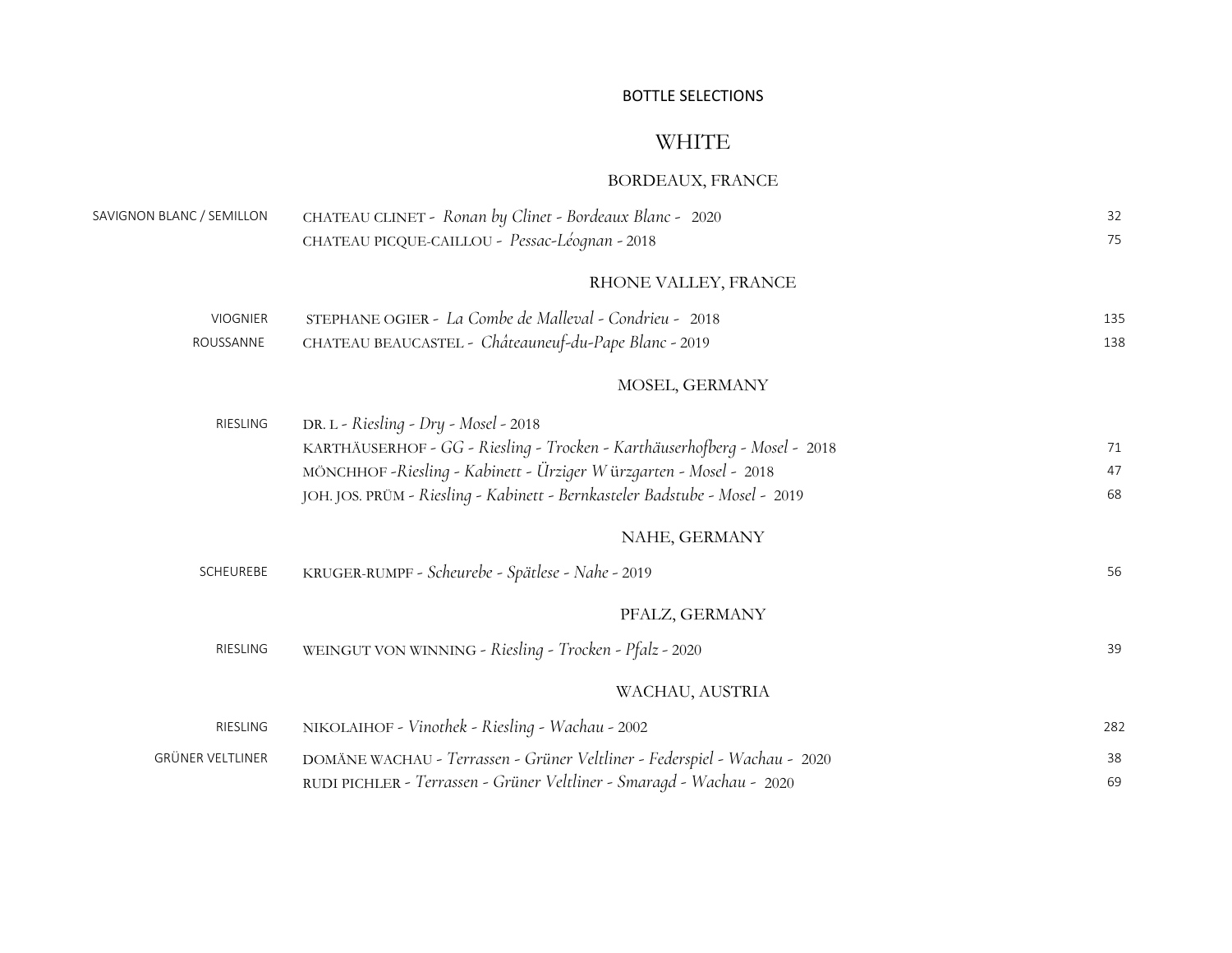# WHITE

#### NORTHERN ITALY

| PINOT GRIGIO           | LIVIO FELLUGA - Pinot Grigio - Collio - 2019                    | 51 |
|------------------------|-----------------------------------------------------------------|----|
| GARGANEGA              | PIEROPAN - Soave Classico - 2020                                | 33 |
|                        | <b>SPAIN</b>                                                    |    |
| <b>HONDARRABI ZURI</b> | AMEZTOI - Getariako Txakolina - 2019                            | 42 |
| ALBARIÑO               | ABADÍA DE SAN CAMPIO - Albariño - Rias Baixas - 2020            | 36 |
|                        | NEW ZEALAND & AUSTRALIA                                         |    |
| SAUVIGNON BLANC        | GREYWACKE - Sauvignon Blanc - Marlborough- New Zealand - 2021   | 38 |
| SEMILLON               | TYRELL'S - Semillon - Hunter Valley - Australia - 2019          | 39 |
| RIESLING               | PENFOLDS - Bin 51 - Riesling - Eden Valley - Australia - 2018   | 72 |
|                        | <b>SOUTH AFRICA</b>                                             |    |
| <b>CHENIN BLANC</b>    | LIEVLAND VINEYARDS - Old Vine - Chenin Blanc - Paarl - 2020     | 39 |
|                        | BADENHORST FAMILY - Secateurs - Chenin Blanc - Swartland - 2019 | 36 |
|                        | <b>ARGENTINA &amp; CHILE</b>                                    |    |
| <b>TORRONTES</b>       | ANKO - Torrontes - Cafayate - Argentina - 2021                  | 29 |
| CHARDONNAY             | CAROLINA - Chardonnay - Valle de Leyda - Chile - 2020           | 29 |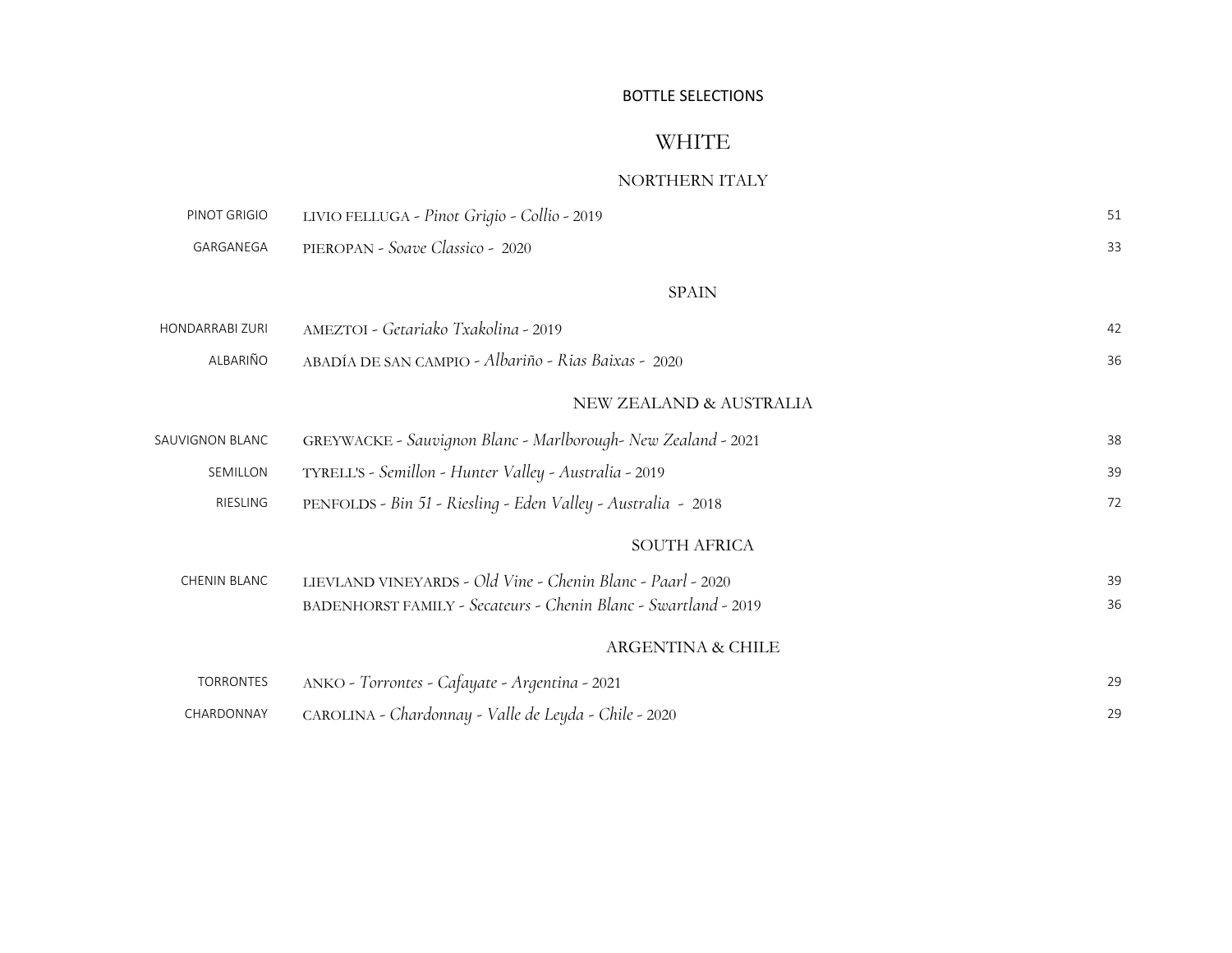# RED

# BURGUNDY, FRANCE

| GAMAY                      | LAURENT PERRACHON ET FILS - Terre de Loyse - Beaujolais Villages - 2020 | 28  |
|----------------------------|-------------------------------------------------------------------------|-----|
| PINOT NOIR                 | MAISON BERTRAND - Ambroise - Bourgogne Rouge - 2019                     | 56  |
|                            | <b>BORDEAUX, FRANCE</b>                                                 |     |
| CAB. SAUV. & MERLOT BLENDS | CHATEAU CLINET - Ronan by Clinet - Bordeaux Rouge - 2016                | 32  |
|                            | CHATEAU DE FONTENILLE - Bordeaux Rouge - 2018                           | 37  |
|                            | VIEUX CHATEAU CERTAN - Pomerol - 2018                                   | 645 |
|                            | CHATEAU SIRAN - Margaux - 2017                                          | 72  |
|                            | LE MARQUIS DE CALON-SÉGUR - St-Estèphe - 2015                           | 78  |
|                            | RHONE VALLEY, FRANCE                                                    |     |
| SYRAH                      | DELAS - Les Launes - Crozes Hermitage - 2018                            | 54  |
|                            | DOMAINE LES ALEXANDRINS - Saint-Joseph - 2016                           | 93  |
|                            | E.GUIGAL - Brune et Blonde - Côte-Rôtie - 2017                          | 136 |
| GSM BASED BLENDS           | DOMAINE VALLOT - Le Coriançon - Côtes-du-Rhône - 2020                   | 38  |
|                            | PAUL JABOULET AÎNÉ - Les Cedres - Châteauneuf-du-Pape - 2018            | 73  |
|                            | PIEDMONT, ITALY                                                         |     |
| BARBERA                    | VIETTI - Trevigne - Barbera d'Asti - 2019                               | 36  |
| <b>NEBBIOLO</b>            | PRODUTTORI DEL BARBARESCO - Barbaresco - 2017                           | 88  |
|                            | LUIGI VOGHERA - Basarin - Barbaresco - 2018                             | 66  |
|                            |                                                                         |     |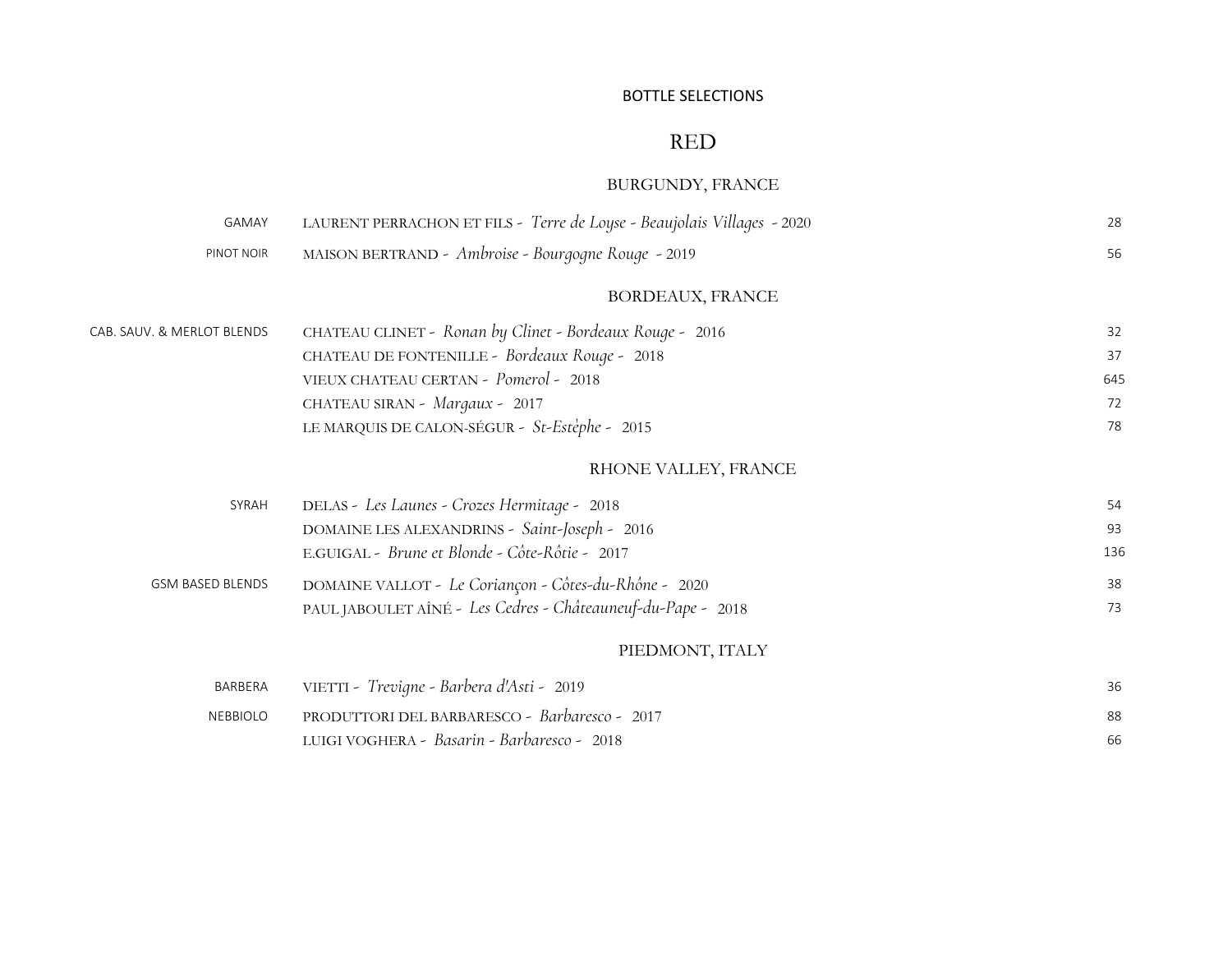## RED

# VENETO, ITALY

| CORVINA BLEND           | ALLEGRINI - Valpolicella - 2019                               | 39  |  |  |
|-------------------------|---------------------------------------------------------------|-----|--|--|
|                         | MASI - Costasera - Amarone della Valpolicella Classico - 2015 | 99  |  |  |
|                         | TUSCANY, ITALY                                                |     |  |  |
| SANGIOVESE              | MAZZEI - Fonterutoli - Chianti Classico - 2017                | 54  |  |  |
|                         | ISOLE E OLENA - Chianti Classico - 2018                       | 59  |  |  |
|                         | IL POGGIONE - Rosso di Montalcino - 2018                      | 56  |  |  |
|                         | PIANCORNELLO - Brunello di Montalcino - 2015                  | 122 |  |  |
|                         | CASANOVA DI NERI - Brunello di Montalcino - 2015              | 135 |  |  |
|                         | SOUTHERN ITALY                                                |     |  |  |
| MONTEPULCIANO           | FANTINI - Montepulciano d'Abruzzo - 2019                      | 32  |  |  |
| AGLIANICO               | MASTROBERARDINO - Radici - Taurasi - 2016                     | 111 |  |  |
| NERELLO MASCALESE BASED | TORNATORE - Etna Rosso - 2017                                 |     |  |  |
|                         | SPAIN & PORTUGAL                                              |     |  |  |
| <b>MENCIA</b>           | RAÚL PÉREZ - La Vitoriana - Bierzo - Spain - 2019             | 129 |  |  |
| GARNACHA                | LAS ROCAS - Garnacha - Calatayud - Spain - 2017               | 32  |  |  |
| GARNACHA / CARIÑENA     | VALL LLACH - Idus - Priorat - Spain - 2019                    | 98  |  |  |
| TEMPRANILLO             | FAMILIA MOTAÑA - Rioja Reserva - Spain - 2014                 | 52  |  |  |
| TOURIGA NACIONAL BLEND  | QUINTA DO CRASTO - Crasto - Douro - Portugal - 2017           | 33  |  |  |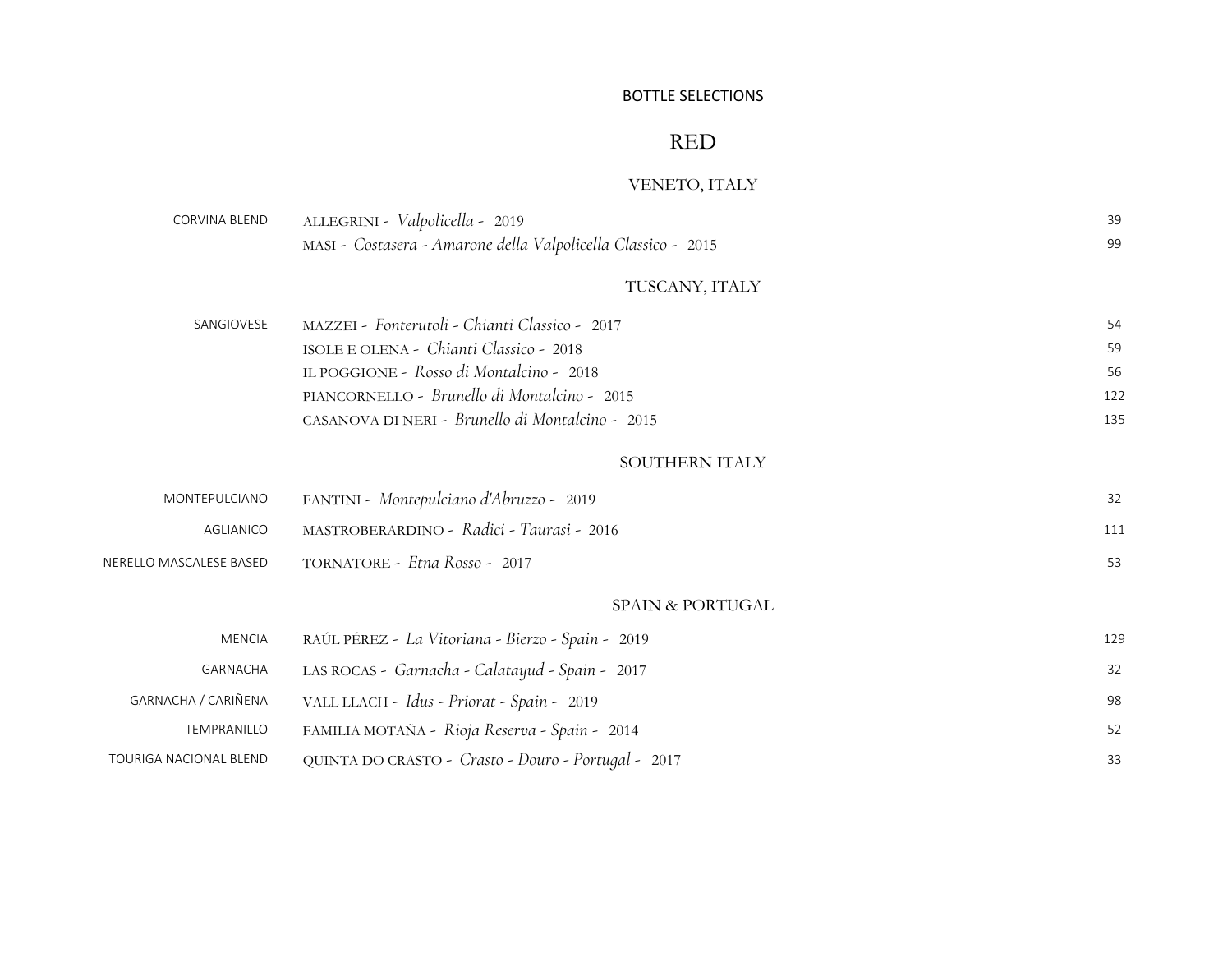## RED

#### USA

| <b>MERLOT</b> | NICKEL & NICKEL -  Suscol Ranch - Merlot - Napa Valley -   2018 | 112 |
|---------------|-----------------------------------------------------------------|-----|
|               | PEPPER BRIDGE - Merlot - Walla Walla Valley - 2018              | 103 |
|               | PEDESTAL - Merlot - Columbia Valley - 2018                      | 116 |

#### CHILE & ARGENTINA

| PINOT NOIR | WILLIAM FEVRE CHILE - La Mision de Pirque - Pinot Noir - Reserva Especial - Casablanca Valley - Chile - 2021 | 38 |
|------------|--------------------------------------------------------------------------------------------------------------|----|
| CARMENERE  | PRIMUS - Carménère - Colchaqua Chile - 2018                                                                  | 33 |
| MALBEC     | NIETO SENETINER - Malbec - Mendoza - Argentina - 2019                                                        | 39 |
|            | BODEGAS CATENA ZAPATA - Catena Alta - Malbec - Mendoza - Argentina - 2016                                    | 94 |

#### AUSTRALIA

| CABERNET SAUVIGNON | VASSE FELIX - Filius - Cabernet Sauvignon - Margaret River - 2019 | 45  |
|--------------------|-------------------------------------------------------------------|-----|
| SYRAH              | D'ARENBERG - The Footbolt - Shiraz - McLaren Vale - 2017          | 36  |
|                    | TWO HANDS WINES - Angel's Share - Shiraz - McLaren Vale - 2020    | 62  |
|                    | D'ARENBERG - The Dead Arm - Shiraz - McLaren Vale - 2016          | 122 |
|                    |                                                                   |     |

#### SOUTH AFRICA

| PINOTAGE |  |  | BRAAI - Pinotage - Western Cape - 2019 |  |  |  |  |
|----------|--|--|----------------------------------------|--|--|--|--|
|----------|--|--|----------------------------------------|--|--|--|--|